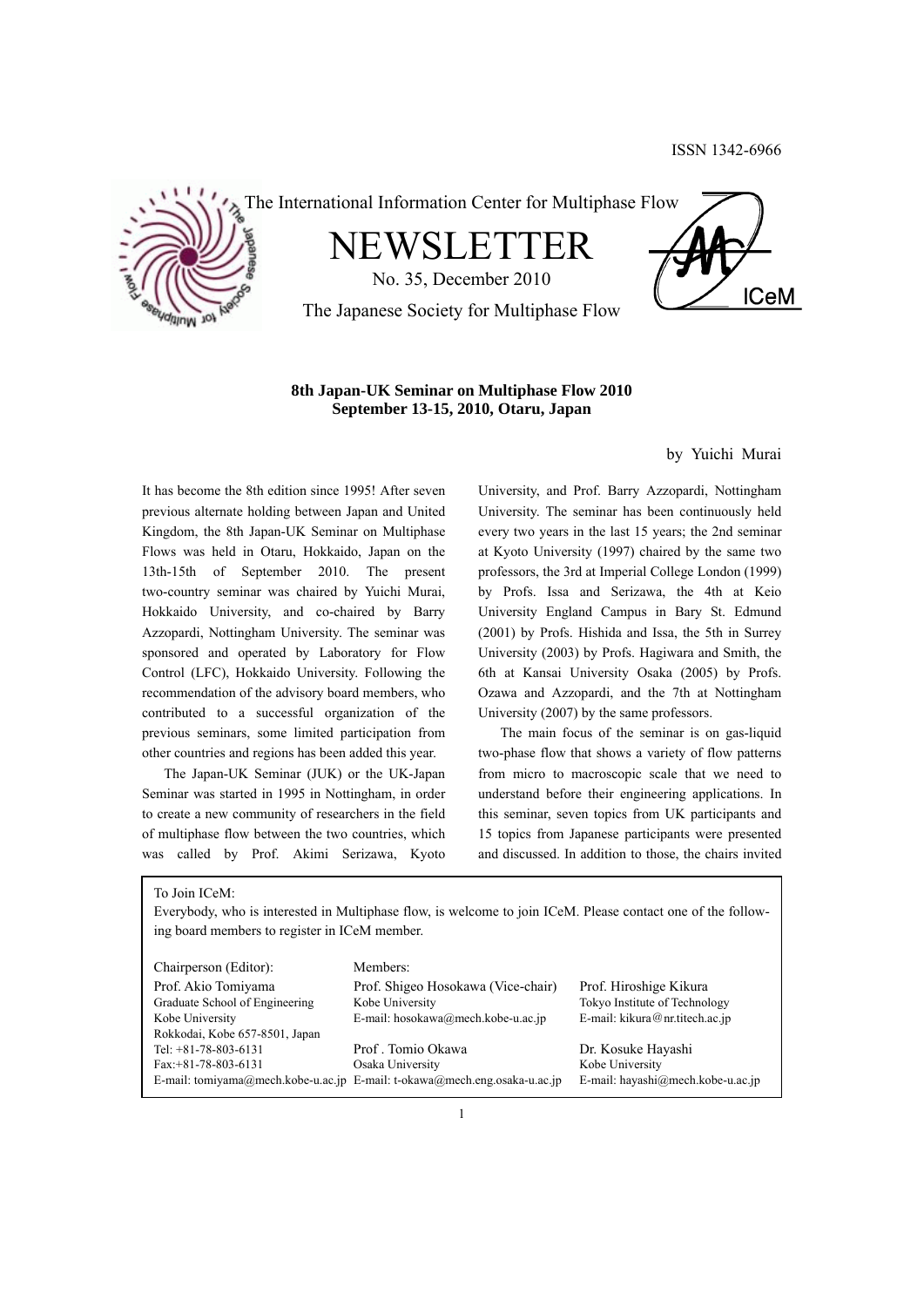two speakers from Korea and Sweden so that the total number of presentations was 24. The topics covered by these presentations include gas-liquid two-phase flow in small to large diameter tubes (Azzopardi, Issa, Sang Yong Lee, Nakamura), their dependence on wall properties (Karayiannis, Takamasa, Ami), their influences on boiling characteristics (Anglart), experimental approaches to turbulent dispersed flow (Hishida, Charalampous, Tasaka, Watamura), prediction of complex phase interfaces (Tomiyama, Hayashi, Denissenko, Kumagai, Oyabu), single and clustered bubble dynamics (Sugiyama, Kaneko, Kobayashi, Sakurai), and also geophysical multiphase flows (Azzopardi, Nambu).

 All the topics were presented in oral style sharing about 30 minutes for each through out the three days. On Monday evening, the seminar dinner was held at Masazushi, which is the top quality sushi restaurant in Hokkaido prefecture. On Tuesday afternoon, all the participants enjoyed mini-excursion on bus to Tenguyama hill vista point and Otamoi cliff, and they relished classic Kaiseki dinner at "Aoyamagoten" a Japanese manor house in Otaru city. After the seminar, the core members decided to continue this two-country seminar for keeping and transfer of the original spirit, and planed the next 9th seminar to be held in Uxbridge London in spring of 2012, the year of London Olympic game.

Prof. Yuichi Murai Seminar chair of 8th Japan-UK seminar on multiphase flow Hokkaido University E-mail: murai@eng.hokudai.ac.jp



Participants on the top of Tenguyama hill

# The online version of ICeM Newsletter is available at

http://www.jsmf.gr.jp/ICeM/newsletter.htm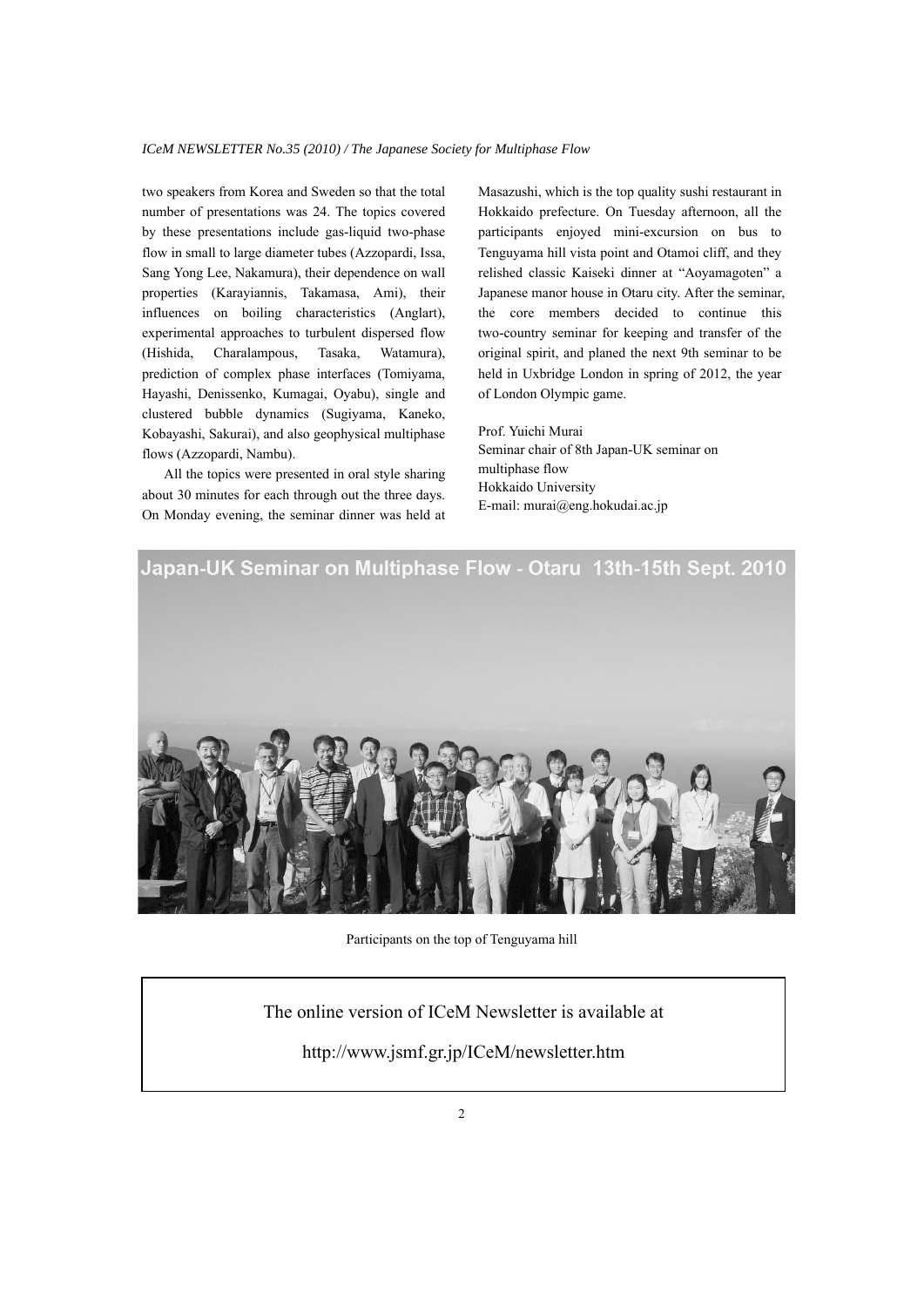# **Fifth International Topical Team Workshop on Two-Phase Systems for Ground and Space Applications September 26 – 29, 2010, Kyoto, Japan**

by Hitoshi Asano

Fifth International Topical Team Workshop on Two-Phase Systems for Ground and Space Applications was successfully held in Kyoto, Japan, September  $26 - 29$ , 2010. The workshop is organized by Kyushu University, Heat Transfer International Research Institute and Microgravity Research Center of Université Libre de Bruxelles, and Institute of Thermophysics of Siberian Branch of Russian Academy of Sciences, and is supported by European Space Agency (ESA). The meeting has been chaired by Prof. Haruhiko Ohta of Kyushu University, Prof. Oleg. A. Kabov and Prof. Jean-Claude Legros of Université Libre de Bruxelles. One of the objective of the workshop is to promote global cooperation in research on two-phase systems for space application, especially between the topical team in ESA and the working group in Japan Aerospace Exploration Agency (JAXA).

 The first and third workshop had been held in Brussels, Belgium in 2006 and 2008, respectively, the second one in Kyoto, Japan in 2007, and the forth one in Novosibirsk, Russia in 2009.

 Topics for the presentations include: Experiments in Microgravity, Boiling, Evaporation and Condensation, Films, Layers and Interfaces, Physics of Contact Line and Wetting, Microchannels and Minichannels, Thermo-capillary flows, Spray, Jets and Two-Phase Flows, Bubbles, Foams and Drops, Electronics Cooling, Properties of Vapor – Liquid – Solid Interfaces.

 About 90 researchers and scientists from 18 countries participated this workshop. A total of 10 plenary lectures, 12 keynote lectures, 26 oral presentations and 37 poster presentations had been presented in a single conference room.

 In the opening, activities in ESA and JAXA were introduced by Dr. Oliver Minster of ESA and Dr. Masahiro Takayanagi of JAXA, respectively. It was reported by Dr. Oliver Minster that the operation of International Space Station (ISS) would be extended at least to 2020. He also talked that global cooperation to promote projects for realization of two-phase systems in space is required. In the next presentation, Dr. Masahiro Takayanagi introduced experiments in KIBO, Japanese Experimental Module (JEM) of ISS. He also introduced a JAXA project on boiling two-phase flow experiments in KIBO, whose project's name is "Interfacial behaviors and heat transfer characteristics in boiling two-phase flows". Detail of the experiments was shown in the plenary lecture by Dr. Kiyosumi Fujii and Dr. Haruo Kawasaki of JAXA on behalf of Prof. Haruhiko Ohta of Kyushu University.

 In the plenary and keynote lectures and general presentations, about half of all presentations were related to gravity effect on gas-liquid two-phase phenomena. In those, 16 presentations were on pool or flow boiling, 8 were on thermocapillary convection. A number of presentations from Europe and the US focused on hydrodynamics, heat flow, and wettability

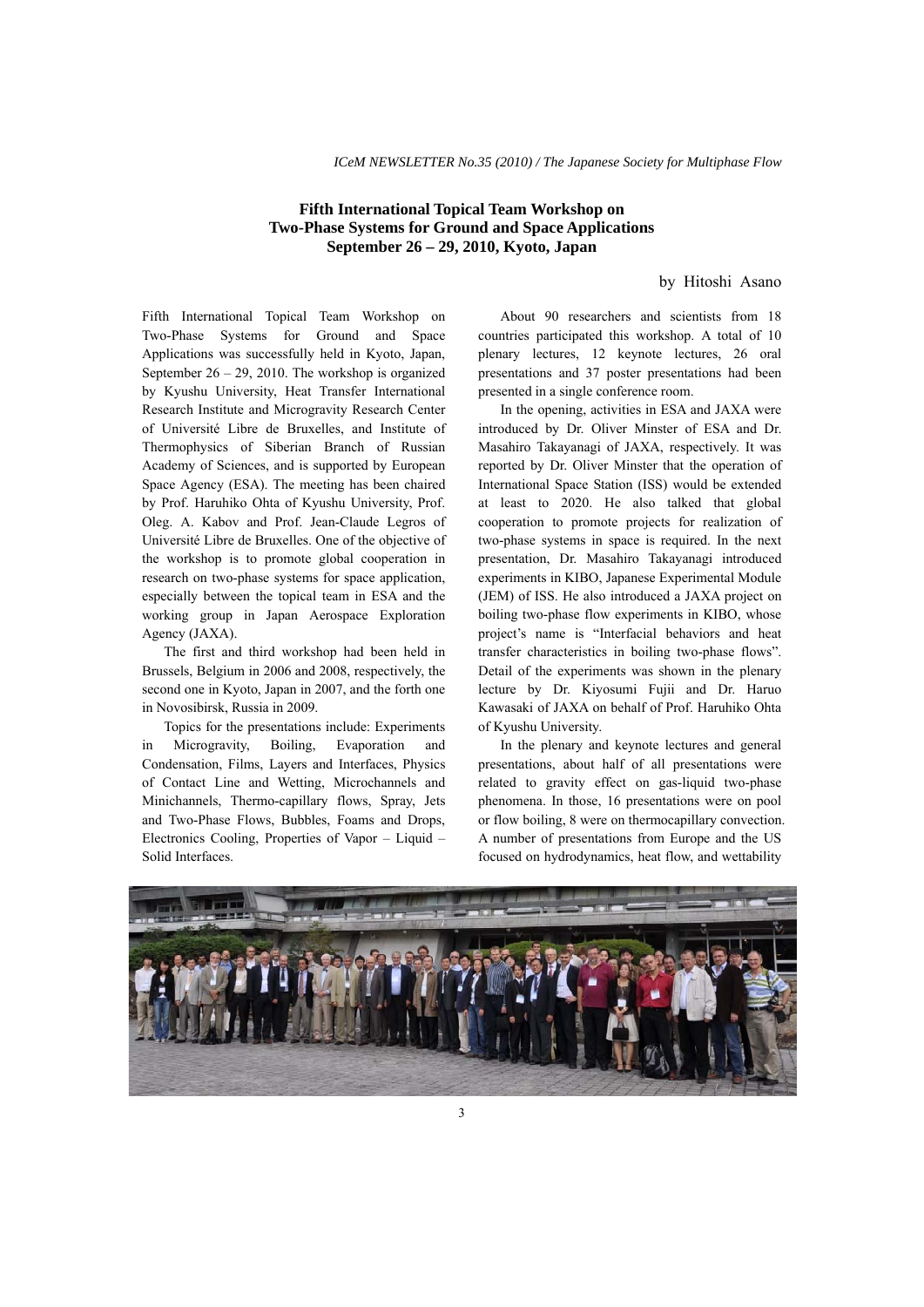around vapor-liquid-solid phase contact line at the bottom of a single vapor bubble or a droplet. On the other hand, there were 10 presentations on flows in mini/micro channels. Since the workshop convened in a single room, fruitful discussion was obtained during the workshop. In the closing, the organizers award was conferred on Prof. Yulii D. Shikhmurzaev of University of Birmingham Edgbaston, UK (his presentation title was "Dynamics of wetting and de-wetting: Modelling and key experiments" ).

 Next sixth workshop will be held in the next year September 2011, the 40th anniversary of the first manned spaceflight into Earth's orbit by Yuri Gagarin in 1961. The detail of the next workshop will be announced in the Web site of Heat Transfer International Research Institute (http://hti.ulb.ac.be/).

Prof. Hitoshi Asano Kobe University E-mail: asano@mech.kobe-u.ac.jp

# **NUTHOS-8 Report October 10-14, 2010, Shanghai, China**

The NUTHOS-8 conference was held at the Eton hotel in Shanghai, China, October 10-14, 2010. It was organized by the China Nuclear Society, co-organized Shanghai Jiao Tong University, China Guangdong Nuclear Power Corporation, Nuclear Power Institute of China and State Nuclear Power Technology Corporation. The conference is hosted by Shanghai Jiao Tong University. The conference sponsors are Chinese Nuclear Society, American Nuclear Society, Atomic Energy Society of Japan, Korean Nuclear Society and Canadian Nuclear Society. In attendance were 211 participants from 26 countries, with 240 papers contributed. The following table shows the distribution of participants.

| Austria       | 2              | Italy              | 2              |
|---------------|----------------|--------------------|----------------|
| Belgium       | 3              | Japan              | 35             |
| <b>Brazil</b> | 2              | South Korea        | 17             |
| Canada        | $\overline{2}$ | Lithuania          | 2              |
| China         | 64             | Malaysia           |                |
| Czech         |                | <b>Netherlands</b> | 2              |
| Finland       | 1              | Norway             | $\overline{2}$ |
| France        | 7              | Russia             | $\overline{2}$ |
| Germany       | 20             | Spain              | 3              |
| Hungary       | 5              | Sweden             | 5              |
| India         | 2              | Switzerland        | 4              |
| Indonesia     |                | Taiwan             | 10             |
| Iran          |                | USA                | 15             |

Paper contribution by countries is shown in the following figure.

#### China 68 Germany 19 Japan 31 Netherlands 7 South Korea 26 Russia 9 Spain 4 Sweden 7 Switzerland 5 Taiwan 13 USA 16 France 6 India 7 Italy 3 Austria 2 Canada 2

by Xu Cheng and Xiaojing Liu

 The NUTHOS-8 conference consisted of one plenary session and 50 technical sessions, distributed in 5 parallel session rooms. In included 240 technical papers, 11 keynote lectures and 4 plenary lectures. All sessions were well attended. The 11 invited keynote lectures covers various topics and were conducted by world leading experts in their subjects. The plenary session includes 4 speeches giving overview of nuclear program of 4 various countries, i.e. China, Koreas, Japan and US. Two panel sessions were held on "Nuclear Energy Technology Challenges and Status" and "Challenges in Nuclear Safety Research" and achieved large success. The technical papers and invited lectures are divided into 14 topics. They are:

Thermal/hydraulics of water cooled reactors

 Thermal-hydraulics and safety of liquid metal reactors

 Thermal-hydraulics and safety of fusion systems Thermal-hydraulics and safety of gas cooled reactors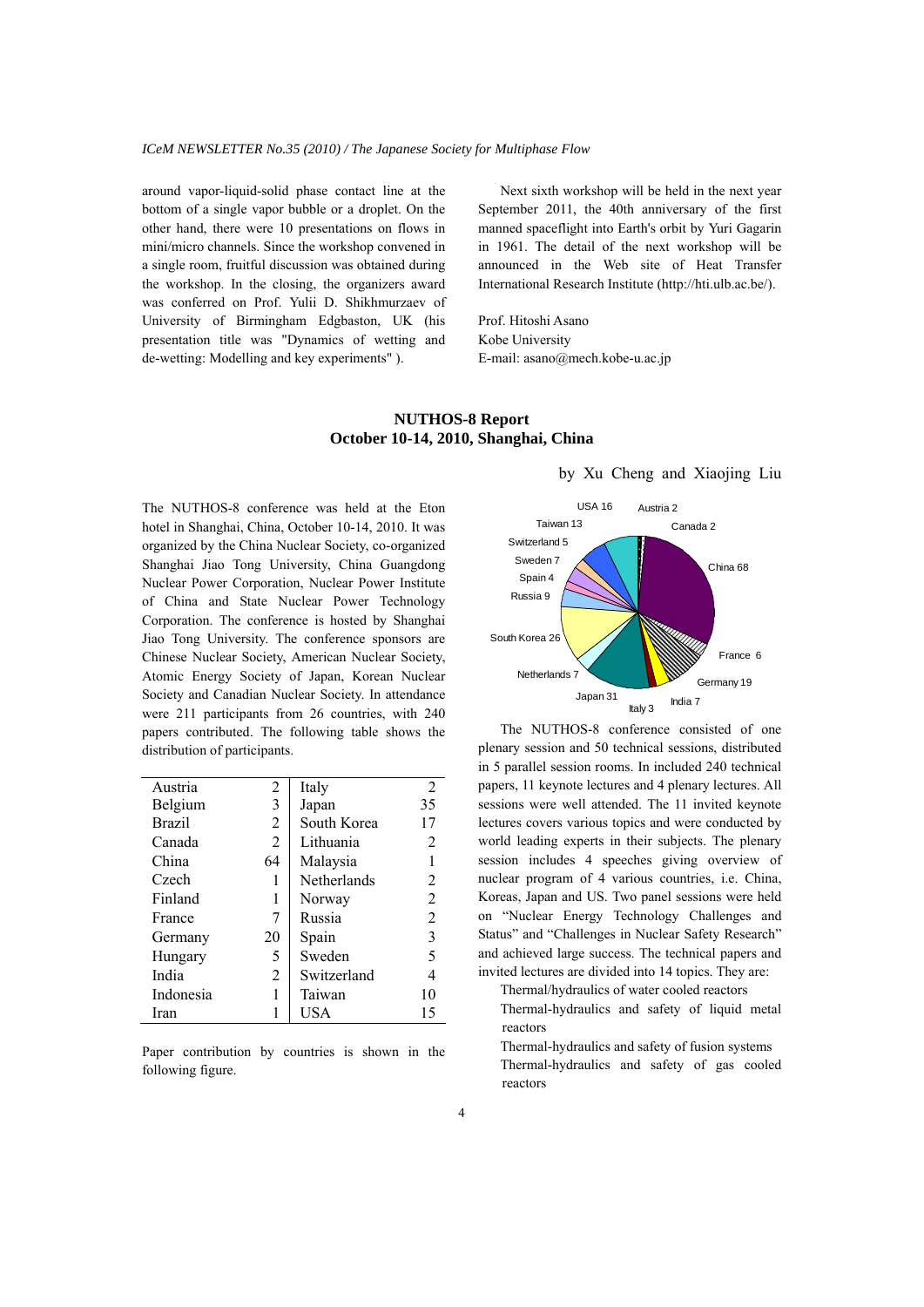Thermal-hydraulics and safety of SCWR Safety of water cooled reactors Severe accidents Plant operation, monitoring and control CFD application Code coupling and V&V PSA application Advanced numerical approach Experimental studies Cross-cutting issues

 Two technical tours were organized on last day. About 60 participants join the tour to Sanmen NPP construction site with AP 1000, whereas about 40 participants visited the test facilities at Shanghai Jiao Tong University.

 The NUTHOS-8 conference was completed successfully with the help of many domestic and international colleagues. The ability to maintain the technical high quality of the NUTHOS-8 conference depended largely on the review process. At least two reviewers were required for each paper and two months were reserved for the paper review procedure prior the submission of final papers. This was a tough task for all the reviewers who volunteered to help because there were more than 250 papers to review. Therefore, I would like to express my thanks to all those who contributed to the success of the conference in technical issues, organization as well as in financial aspects. My special thanks to the faculty members and students of the School of Nuclear Science and Engineering (SNSE) of SJTU for their enormous efforts in the organization of the conference.

 Above all, I hoped and am sure by now that the attendees enjoyed not only the conference but also EXPO 2010 in Shanghai..

Prof. Xu Cheng TPC Chair of NUTHOS-8 chengxu@sjtu.edu.cn Dr. Xiaojing Liu Assistant TPC Chair of NUTHOS-8 xiaojingliu@sjtu.edu.cn

# President K. Mishima (Kyoto University) Vice Presidents M. Sadatomi (Kumamoto University) A. Tomiyama (Kobe University) T. Kunugi (Kyoto University) Chair of Informatics Division H. Kikura (Tokyo Institute of Technology) Chair of Planning Division K. Tsujimoto (Mie University) Chair of International Intercourse Division T. Okawa (Osaka University) Chair of General Affairs Division Y. Saito (Kyoto University) Executive Office of JSMF: Gakujyutu Shuppan Insatu Co. 2-14-9 Kasugadenaka, Konohana-ku, Osaka, 554-0022, JAPAN Tel :  $+81-6-6466-1588$  Fax :  $+81-6-6463-2522$ E-mail: office@jsmf.gr.jp WWW homepage : http://www.jsmf.gr.jp/

# **Executive Division of The Japanese Society for Multiphase Flow (2010)**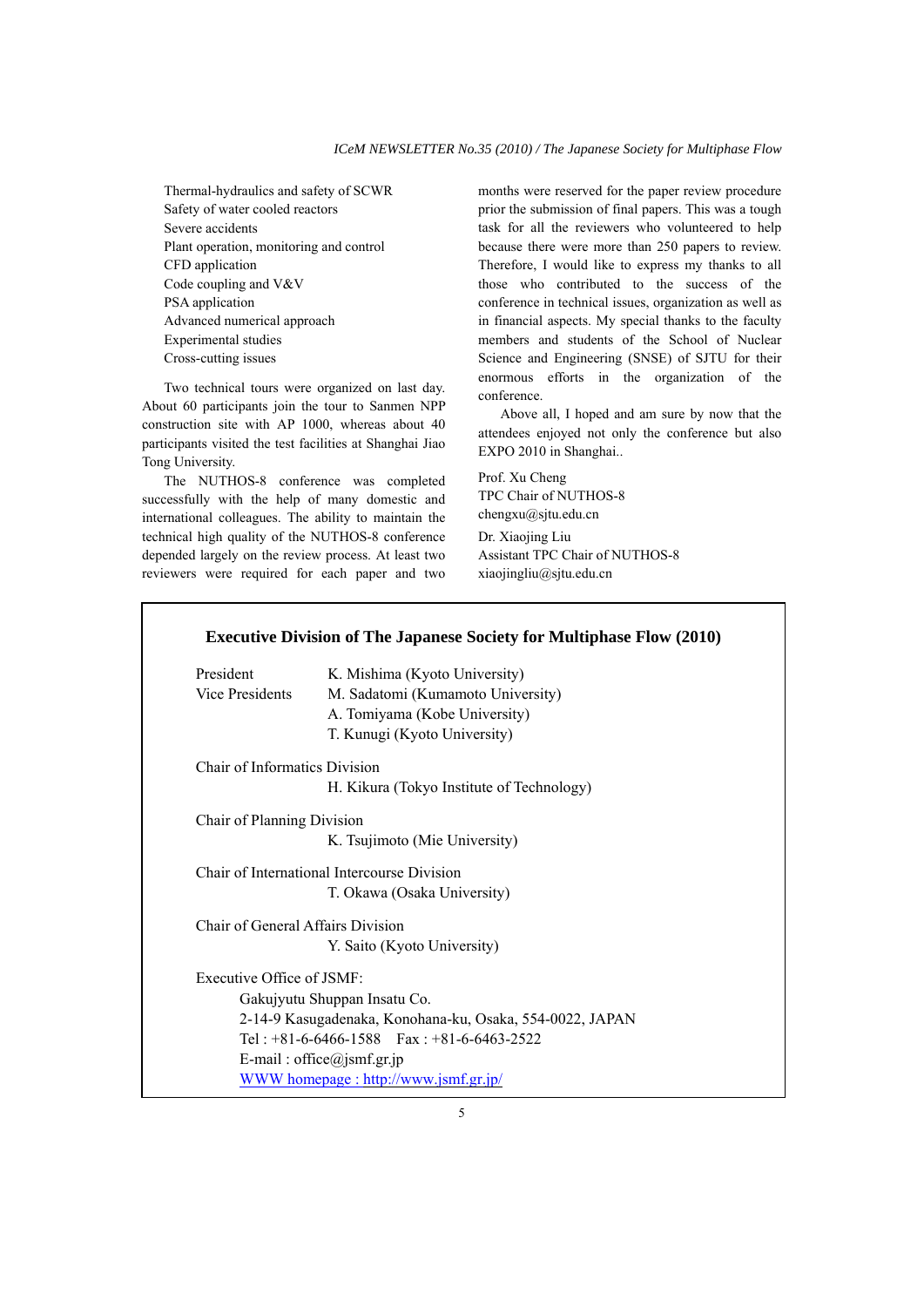# **Future Meetings**

Following list includes Conference Name, Place, Date and Contact.

# **2nd European Conference on Microfluidics (µFluÕ10)**

Toulouse, France, 8-10 December 2010 http://www.microfluidique.insa-toulouse.fr/mf10.htm

--------------- 2011 ---------------

## **International Conference on Fluid Mechanics, Heat Transfer and Thermodynamics (ICFMHTT 2011)**

Dubai, United Arab Emirates, January 25-27, 2011 http://www.waset.org/conferences/2011/dubai/icfmhtt

#### **Workshop on Interfaces and Interfacial Displacement in Unsaturated Porous Media**  Lauterbad, Germany, February 2 - 4, 2011

http://www.musis-workshop2011.uni-hannover.de/

#### **International Conference on Energy Systems and Technologies (ICEST 2011)**

Cairo, Egypt, February 14 - 17, 2011 E-mail: info@afaqscientific.com http://www.afaqscientific.com/icest2011/

## **The 8th ASME-JSME Thermal Engineering Joint Conference (AJTEC2011)**

Honolulu, Hawaii, USA, March 13-17, 2011 Prof. Koichi Hishida, Keio University E-mail: hishida@sd.keio.ac.jp Prof. James Klausner, University of Florida E-mail: klaus@ufl.edu Prof. Isao Satoh, Tokyo Institute of Technology, E-mail: satohi@mep.titech.ac.jp https://www.asmeconferences.org/AJTEC2011/

# **16th International Conference on Finite Elements in Flow Problems (FET 2011)**

Munich, Germany, March 23 - 25, 2011 E-mail: fef2011abs@lnm.mw.tum.de http://www.lnm.mw.tum.de/fef2011

#### **2011 International Conference on Fluid Dynamics and Thermodynamics Technologies (FDTT 2011)**

Bali, Indonesia, April 1-3, 2011 E-mail: fdtt@vip.163.com http://www.iacsit.org/fdtt/cfp.htm

# **International Sorption Heat Pump Conference (ISHPC11)**

Padua, Italy, April 6 - 8, 2011 E-mail: info@aicarr.org http://www.aicarr.org/Pages/PadovaIIR2011/home.as px

#### **Eurotherm Seminar 92: Gravitational Effects on Liquid - Vapor Phase Change**

Presquile des Giens, France, April 17 - 21, 2011 Regarding registration: M. Micheline Leboisne micheline.leboisne@polytech.univ-mrs.fr Regarding the abstract or anything: Dr. David Brutin eurotherm92@polytech.univ-mrs.fr http://eurotherm92.polytech.univ-mrs.fr/

# **6th Subrata Chakrabarti International Conference on Fluid Structure Interaction**

Orlando, USA, May 9 - 11, 2011 Conference Secretariat Claire Shiell Wessex Institute of Technology Email: cshiell@wessex.ac.uk http://www.wessex.ac.uk/11-conferences/fluidstructur einteraction-2011.html

# **19th International Conference On Nuclear Engineering (ICONE19)**

Makuhari, Chiba, Japan, May 16 - 19, 2011 General information: icone19@jsme.or.jp Paper information: icone19@jnes.go.jp http://www.icone19.org/

# **International Conference on Computational Science (ICCS 2011)**

Tsukuba, Japan, June 1 - 3, 2011 http://www.iccs-meeting.org/iccs2011/

#### **11th Asian Symposium on Visualization (ASV11)**

Niigata, Japan, June 5 - 9, 2011 Secretary General Dr. T. Yamagata Visualization Research Center, Niigata University Tel: +81-25-262-6800 E-mail: vrc@eng.niigata-u.ac.jp http://tmfujisv.eng.niigata-u.ac.jp/asv11/

# **AIChE-DECHEMA Global Conference on Energy Sustainability in the Process Industries (ESPI)**

Hong Kong SAR, China, June 5-8, 2011 http://www.aiche.org/conferences/specialty/ESPI.asp x

# **6th International Conference on Computational and Experimental Methods in Multiphase and Complex Flow**

Kos, Greece, June 15-17, 2011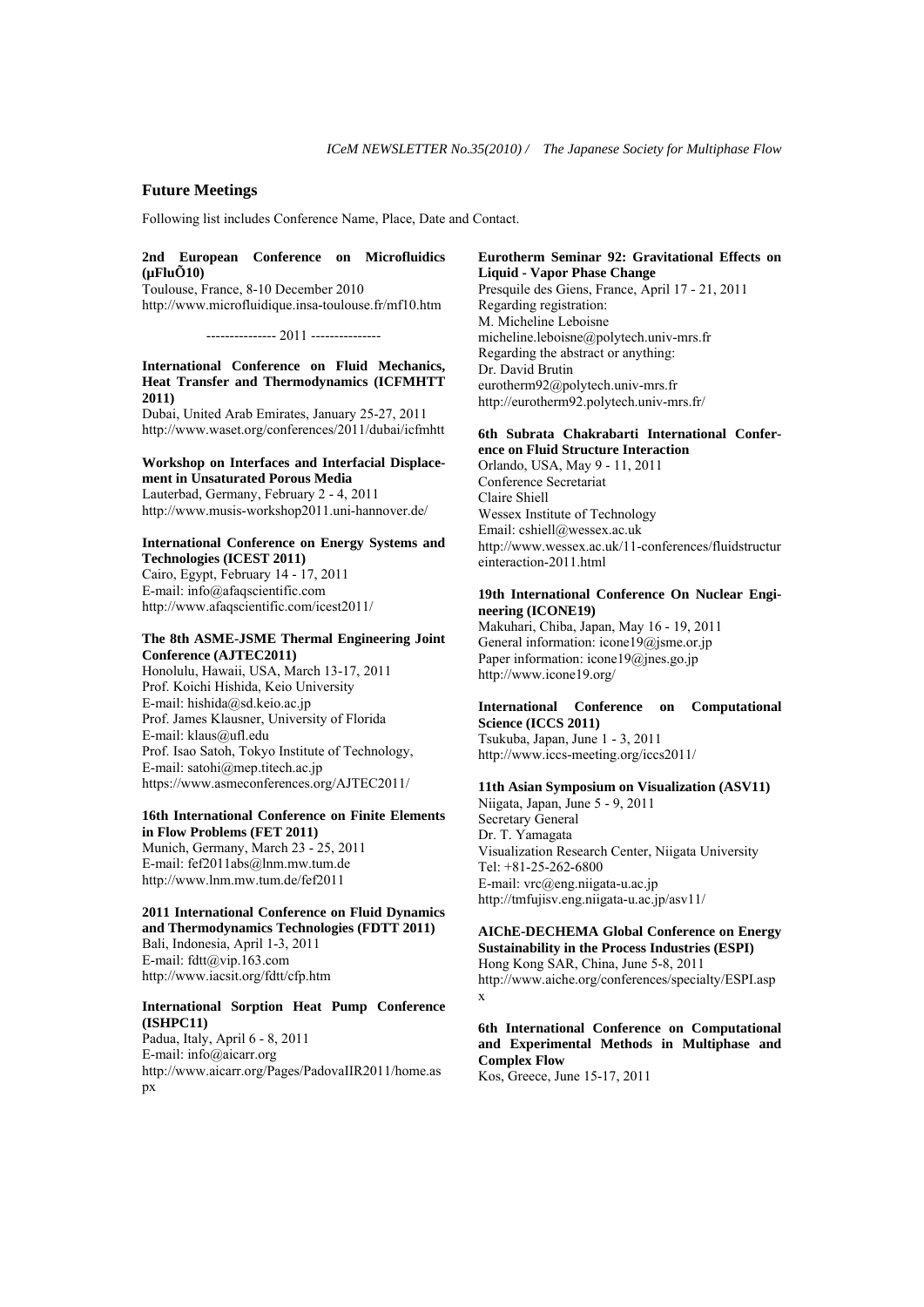Conference Secretariat: Prof. Irene Moreno Millan Wessex Institute of Technology E-mail: imoreno@wessex.ac.uk http://www.wessex.ac.uk/11-conferences/multiphasef low-2011/page-2.html

#### **15th International Conference on Multiphase Production Technology**

Cannes, France, June 15-17, 2011 Tel: +44 (0) 1234 750422 Fax: +44 (0) 1234 750074 Email: confx3@bhrgroup.com http://www.bhrconferences.com/multiphase\_technolo gy\_15.aspx

# **2011 ANS Annual Meeting**

Hollywood, USA, June 26 - 30, 2011 Program Chair: Dr. Charlotta E. Sanders Principal Nuclear Engineer, Holtec Center http://www.new.ans.org/meetings/c\_1

# **41st AIAA Fluid Dynamics Conference and Exhibit**

**20th AIAA Computational Fluid Dynamics Conference** 

## **42nd AIAA Thermophysics Conference**

Honolulu, Hawaii, USA, June 27 - 30, 2011 http://www.aiaa.org/content.cfm?pageid=230&lumeet ingid=2220

#### **International Conference on Power Engineering 2011 (ICOPE-11)**

Denver, Colorado, USA, July 12 - 14, 2011 Conference Secretariat: Prof. Hitoshi Asano Kobe University E-mail: icope11@mech.kobe-u.ac.jp http://www.jsme.or.jp/pes/Event/Conference/ICOPE1 1\_Call\_for\_papers.pdf

#### **International Conference on Fluid Dynamics and Thermodynamics (ICFDT 2011)**

Amsterdam, Netherlands, July 13 - 15, 2011 International Scientific Secretariat Tel: +971559099620 http://www.waset.org/conferences/2011/amsterdam/ic fdt/index.php

### **ASME 2011 PVP (Pressure Vessels and Piping) Conference**

Baltimore, Maryland, USA, July 17 - 21, 2011 Contact information: Melissa Torres E-mail: TorresM@asme.org http://www.asmeconferences.org/PVP2011/

#### **9th International Symposium on Particle Image Velocimetry (PIV'11)**

Tsukuba, Japan, July 21 -23, 2011 Symposium Secretariat: Prof. Jun Sakakibara University of Tsukuba E-mail: sakakubara@kz.tsukuba.ac.jp http://piv11.org/

## **ASME-JSME-KSME Fluids Engineering Conference 2011 (AJK2011)**

Hamamatsu, Japan, July 24 - 29, 2011 Contact for general affairs: info@ajk2011-fed.org Contact for papers:  $paper@aik2011-fed.org$ http://www.ajk2011-fed.org/

#### **7th International Symposium on Turbulent and Shear Flow Phenomena (TSFP-7)**

Ottawa, Canada, July 28 - 31, 2011 http://www.tsfp7.org/

## **8th Pacific Symposium on Flow Visualization and Image Processing (PSFVIP-8)**

Moscow, Russia, August 21 - 25, 2011 E-mail: psfvip@phys.msu.ru http://8psfvip.phys.msu.ru/

### **The 23rd IIR International Congress of Refrigeration**

Prague, Czech Republic, August 21 - 26, 2011 Contact e-mails: Romana@icaris.cz (Romana Kočová) icaris@icaris.cz Dalibor@icaris.cz (Dalibor Červinka) Fax: +420 266 312 113 http://www.icr2011.org/

## **3rd International Conference on Micro and Nano Flows (MNF2011)**

Thessaloniki, Greece, August 22 - 24, 2011 Prof. Beatriz Lopez Brunel University Tel: +44(0)1895 267120 Fax: +44(0)1895 256392 E-mail: Beatriz.Lopez@brunel.ac.uk http://www.mnf2011.com/

#### **Thermodynamics 2011**

Athens, Greece, September 1 - 3, 2011 http://www.thermodynamics2011.org/

#### **24th European Conference on Liquid Atomization and Spray Systems (ILASS Europe 2011)**

Estoril Coast, Portugal, September 5 - 7, 2011 Conference Assistant Prof. Luís Almeida Moreira Instituto Superior Técnico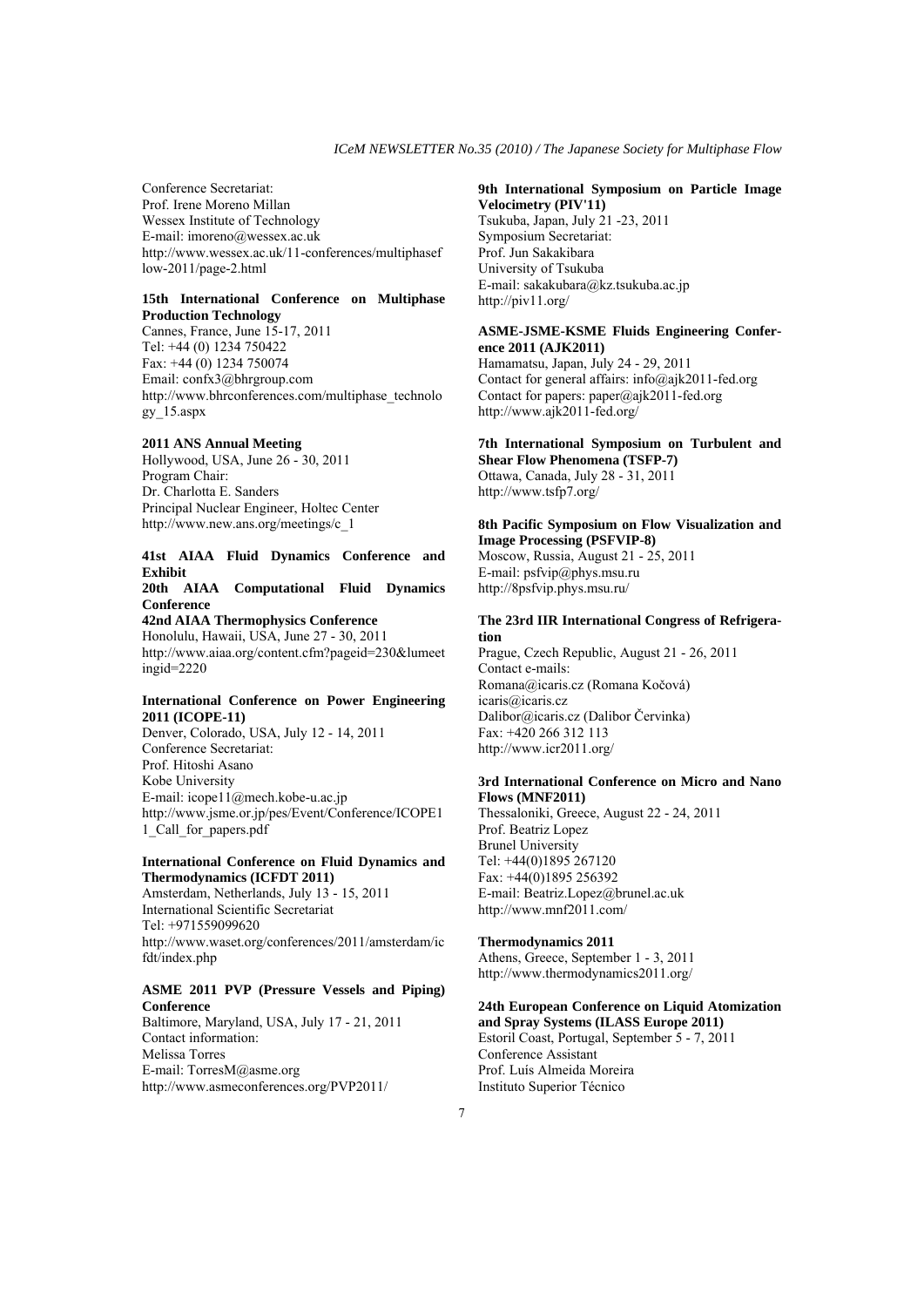Tel: +351 21 841 77 32 Fax: +351 21 849 61 56 E-mail: Ilass2011@dem.ist.utl.pt http://www.ilass2011.org/

#### **15th International Symposium on Applied Electromagnetics and Mechanics (ISEM 2011)**

Naples, Italy, September 7 - 9, 2011 Secretariat M. Vetrano CREATE Consortium, E-mail: isem2011@unina.it http://www.jsm.or.jp/ejam/information/4\_ISEM2011. html

#### **The 7th International Symposium on Measurement Techniques for Multiphase Flows**

Tianjin, China, September 17 - 19, 2011 Secretary of ISMTMF 2011 Prof. Feng Dong School of Automation Tianjin University Tel: +86-22-27892055 E-mail: ismtmf2011@tju.edu.cn http://www.ismtmf.com/ or http://www.ismtmf.org.cn/

# **12th International Conference: Multiphase Flow in Industrial Plants**

Ischia (Napoli), Italy, September 21 - 23, 2011 Scientific Committee Secretariat Prof. Anna Pastore Dipartimento di Ingegneria Chimica Università degli Studi di Napoli Federico II Tel: +39 0817682258 Fax: +39 0815936936 E-mail: mfip2011@unina.it http://www.animp.it/mfip2011/index.aspx

#### **Asian Symposium on Computational Heat Transfer and Fluid Flow - 2011 (ASCHT2011)**

Kyoto, Japan, September 22 - 26, 2011 Secretary General : Prof. Yasuo Kawaguchi Tokyo University of Science (TUS) E-mail : sec@ascht2011.com http://www.ascht2011.com/

#### **14th International Topical Meeting on Nuclear Reactor Thermal Hydraulics (NURETH-14)**

Toronto, Ontario, Canada, September 25-29, 2011 Technical Program Chair: Jovica Riznic Canadian Nuclear Safety Commission Tel: (613) 943-0132 Fax: (613) 943-1292

Email: jovica.riznic@cnsc-ccsn.gc.ca http://cns-snc.ca/events/nureth-14/

#### **The 8th JFPS international Symposium on Fluid Power**

Okinawa, Japan, October 25-28, 2011. Tel: 81-3-3346-8007 Fax: 81-3-3346-8002 Email: jfps2011@jfps.or.jp http://www.jfps.jp/net/8thjfps/

### **2011ANS Winter Meeting and Nuclear Technology Expo**

Washington, DC, USA, Oct. 30 - Nov. 3, 2011 http://www.new.ans.org/meetings/c\_1

#### **64th Annual Meeting of the APS Division of Fluid Dynamics**

Baltimore, MD, November 20-22, 2011 http://www.aps.org/units/dfd/meetings/meeting.cfm?n ame=DFD11

#### **11th International Conference on Fluid Control, Measurements, and Visualization (FLUCOME 2011)**

Keelung, Taiwan, December 5 - 9, 2011 E-mail: flucome2011@gmail.com. http://flucome2011.ntou.edu.tw/

--------------- 2012 ---------------

### **11th World Filtration Congress (WFC11)**

Graz, Austria, April 14-18, 2012 Prof. Wilhelm Höflinger Vienna University of Technology Prof. Gerd Mauschitz, Vienna University of Technology E-mail: info@wfc11.at http://www.wfc11.at

## **2012 ANS Annual Meeting**

Chicago, USA, June 24 - 28, 2012 Program Chair: Ray Klann Argonne National Laboratory http://www.new.ans.org/meetings/c\_1 **15th International Symposium on Flow Visualization (ISFV15)**  Minsk, Belarus, July 25 - 28, 2012 http://www.isfv15.com/

#### **2012 ANS Winter Meeting and Nuclear Technology Expo**  San Diego, CA, USA, November 11 - 15, 2012 http://www.new.ans.org/meetings/c\_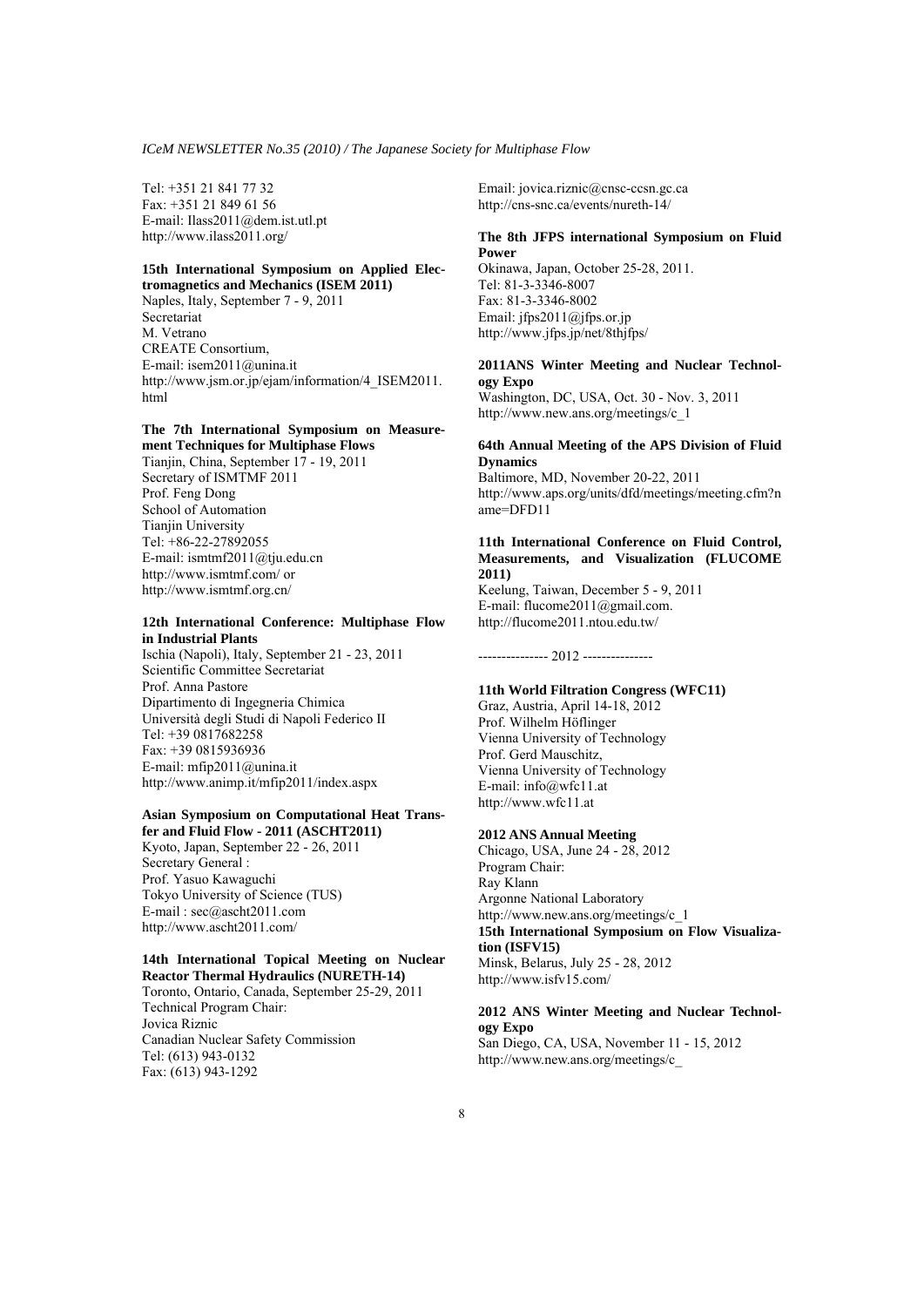# **Call for Paper ISMTMF'2011-Tianjin**

**The 7th International Symposium on Measurement Techniques for Multiphase Flows** 

**http://www.ismtmf.com or http://www.ismtmf.org.cn September 17-19, 2011, Tianjin, China** 

#### **Sponsored by**

z **The Chinese Society for Measurement** 

#### **Co-sponsored by**

- z **The Japanese Society for Multiphase Flow**
- **National Natural Science Foundation of China**
- z **The Chinese Academy of Science**

### **Organized by**

**Tianjin University, China** 

#### **Co-organized by**

- **Southeast University, China**
- **Zhejiang University, China**

**Measurement Techniques** 

**Industrial Applications** 

**Multiphase Flow** 

**Flow**

**Characteristics and Measurement of Nanometer** 

**Other Fields on the Measurement of Multiphase** 

**Measurement of High Temperature Multiphase Flow** 

**University of Shanghai for Science and Technology, China**

#### **Scopes**

**After an enthusiastic response to the six past ISMTMF held in 1995(Nanjing), 1998(Beijing), 2001(Fukui), 2004(Hangzhou), 2006(Macao), 2008(Okinawa), we are pleased to announce that the 7th International Symposium on Measurement Techniques for Multiphase Flows will be held in Tianjin, China on September 17-19, 2011. The focus of this symposium is to develop measurement techniques for multiphase flows by exchanging new information among scientists and engineers working in universities, industries and other fields.** 



#### **Topics**

- **Fundamentals of Multiphase Flow Measurement**
- **Novel Sensors and Measurement Methods of Multiphase Systems**
- **Information Technology for Multiphase Flow**
- **Process Tomography and Flow Visualization**
- **Intelligent Instruments and Monitoring Systems**
- **Optical, Non-intrusive and Other Advance**

#### **Further Information**

**Further information about the paper submission, deadline and conference schedule is available on the website: http://www.ismtmf.com or http://www.ismtmf.org.cn. This information would also be seen on the next conference announcement. Contact Professor Dong (Tianjin University) if you like to get more information by sending e-mail to ismtmf2011@tju.edu.cn.**

## **Important Dates**

- **15 December 2010 Deadline for submission of extended abstract**
- x **15 January 2011 Notification of acceptance of abstract**
- x **15 March 2011 Deadline for full draft paper**
- x **15 April 2011 Notification of acceptance of full draft paper**
- x **15 May 2011 Deadline for submission of final paper**
- x **25 May 2011 Deadline for registration**